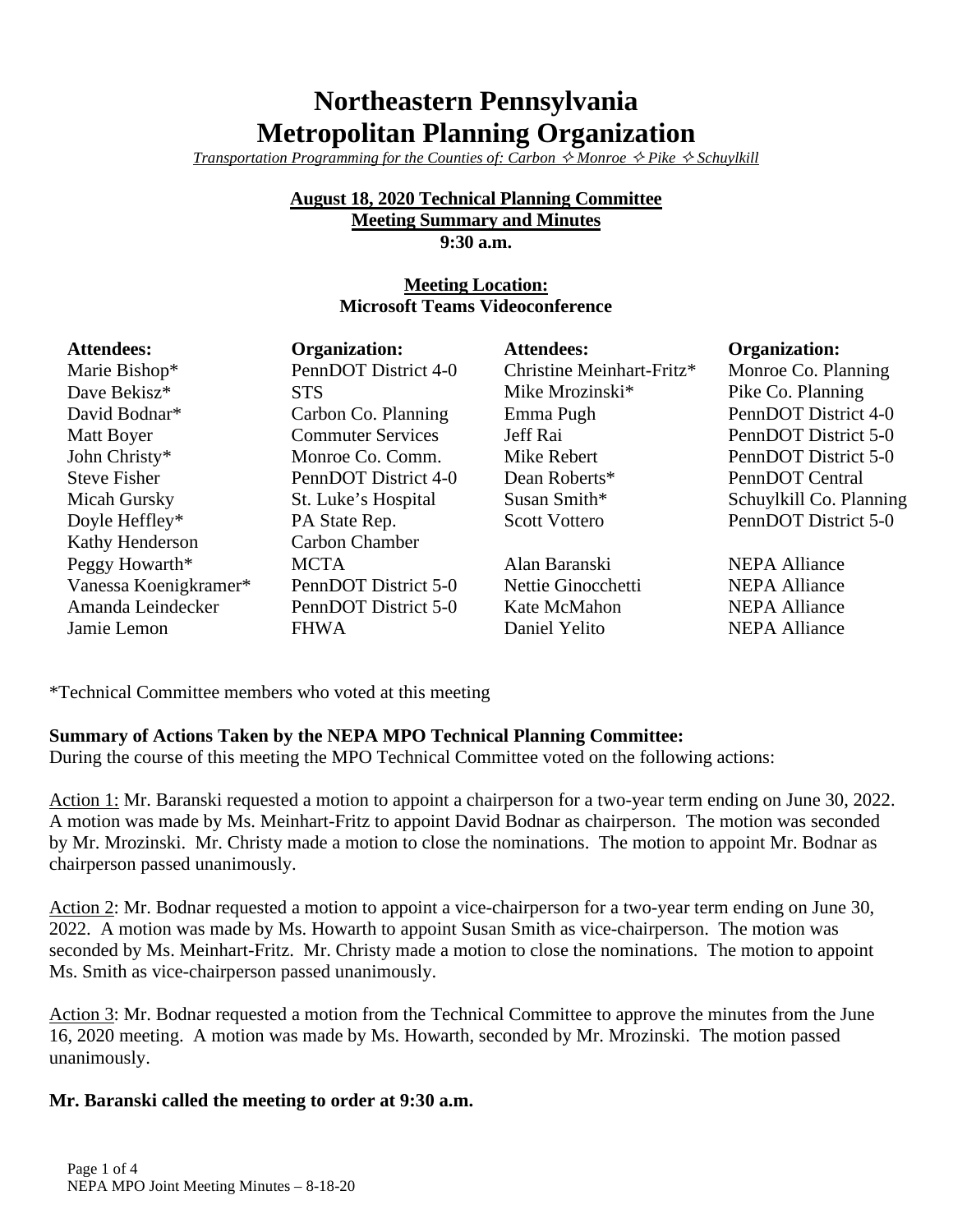### **1) Business Items**

### a) Nomination/Election of Technical Committee Chairperson and Vice-Chairperson Mr. Baranski stated that the committee needs to elect a new chairperson and vice-chairperson since the previous terms have expired. Mr. Baranski thanked Ms. Meinhart-Fritz for her service as chairperson for the past two years.

Mr. Baranski requested a motion to appoint a chairperson for a two-year term ending on June 30, 2022. A motion was made by Ms. Meinhart-Fritz to appoint David Bodnar as chairperson. The motion was seconded by Mr. Mrozinski. Mr. Christy made a motion to close the nominations. The motion to appoint Mr. Bodnar as chairperson passed unanimously.

Mr. Bodnar began chairing the meeting.

Mr. Bodnar requested a motion to appoint a vice-chairperson for a two-year term ending on June 30, 2022. A motion was made by Ms. Howarth to appoint Susan Smith as vice-chairperson. The motion was seconded by Ms. Meinhart-Fritz. Mr. Christy made a motion to close the nominations. The motion to appoint Ms. Smith as vice-chairperson passed unanimously.

#### b) Approval of minutes from the June 16, 2020 Joint Business Meeting

Mr. Bodnar requested a motion from the Technical Committee to approve the minutes from the June 16, 2020 meeting. A motion was made by Ms. Howarth to approve the minutes, seconded by Mr. Mrozinski. The motion passed unanimously.

#### **2) New Member Orientation Presentation**

Mr. Baranski stated that as part of our MPO Strategic Plan that we adopted last year, a new member orientation was identified as an action item. Ms. McMahon provided the new member orientation presentation to the committee. A copy of the presentation is attached.

### **3) TIP Amendments and Administrative Actions**

#### a) District 4-0 and 5-0 2019-2022 TIP Amendments and Administrative Actions Information was included in the meeting packet which highlighted administrative actions on the 2019 TIP for District 5-0. Ms. Koenigkramer and Mr. Fisher presented the actions.

Action 1- Lincoln Drive over C&S Railroad- reduce 185 down to actual expenditures to date. Subsequent phases carried on draft 2021 TIP. The source is the NEPA Highway & Bridge Line Item. Interstate Informational Item 1- I-80 Rehabilitation- increase to cover upgrading guardrail to mash standards. The source is the Interstate Contingency Line Item. Action 2- SR 715/611 Intersectionincrease to cover damage claim estimate. The source is the PA 248 Rehabilitation. Action 3- 209 Schafer School House- increase FD and ROW to match negotiated amount plus internal costs. The source is the SR 2012 Mt. Tom to Airport Rd project because it no longer qualifies for HSIP funds and is not carried on the draft 2021 TIP. Action 4- 443 Roadway Improvements- advance funding to obligate funding for advertisement. The sources are SR 2012 Mt. Tom Rd to Airport Rd, SR 33 Pavement Preservation, 309 Pavement Preservation, SR 33 Slope Failure and Gold Star Highway Resurface are the sources. Action 5- SR 6 over Wallenpaupack Creek- increase PE phase to process agreement. The sources are SR 590 Pipes, SR 739 Paving and the NEPA 4-0 Highway Line Item. Action 6- SR 2004 Slope Remediation- add study phase to TIP to determine options for SR 2004 remediation. The source is Delaware Ave Resurface. Action 7- PA 611 Retaining Wall- increase to cover additional survey work needed including generating quantities for different alternatives. The source is the Delaware Ave Resurface. Action 8- PA 325 July Floor Emergency Repairs- add federal relief funds and state match to cover ROW phase for emergency repairs. Action 9- St Clair to Frackville Reconstruction- advance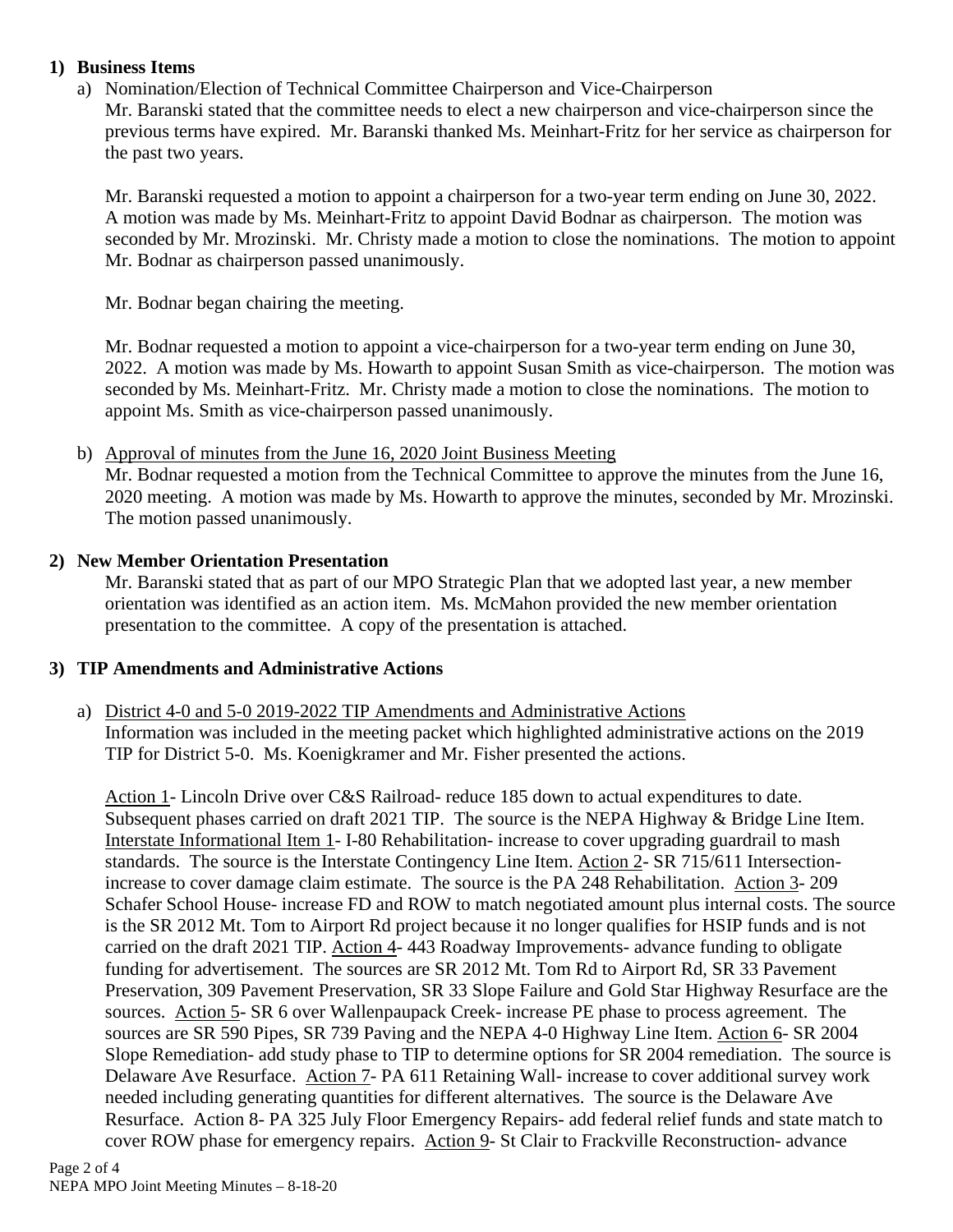funding for designers estimated need to be encumbered off 2019 TIP. PA 115 Widening- increase to meet actual expenditures to date. The sources are the 443 Roadway Improvements, SR 739 Shoulder Widening and the NEPA Highway and Bridge Line Item.

b) Transit Amendments and Administrative Actions None.

## **4) Transportation Planning & Programs**

a) Current Project Status

Ms. Bishop provided an update on Major/Interstate projects in District 4-0.

Mr. Vottero provided an update on Major/Interstate projects in District 5-0.

b) 2021-2024 Transportation Improvement Program (TIP) Update

Mr. Baranski stated that following approval by the MPO committees in June, the 2021-2024 TIP was submitted to PennDOT Central Office. The TIP and related documents were digitally submitted on PennDOT's SharePoint site. Mr. Roberts stated that going forward TIP submissions will likely continue to be electronic. It worked out well this time. Mr. Baranski stated that the TIP adoption process was all virtual and we met all of the requirements. All of the TIP documents are posted on the NEPA website.

We received feedback that the TIP documents were well done and met all of the requirements. The NEPA MPO TIP was combined with the other TIPs from across the state and were presented to the State Transportation Commission (STC) as the State Transportation Improvement Program (STIC) and Twelve Year Program. The STC approved the STIC and TYP on August  $13<sup>th</sup>$ . It will now go to the federal agencies including FHWA, FTA and EPA for review and approval. The 2021-2024 TIP will go into effect on October 1, 2020.

Mr. Baranski stated that we are waiting for action by Congress on federal transportation authorization legislation. The FAST Act expires at the end of September. We also hope that stimulus legislation will include transportation funding. We are anticipating an impact on the motor license fund due to COVID-19. The impacts on projects are still evolving.

c) Functional Classification Review

Ms. McMahon stated that we are nearly finished with the functional classification review. We have completed the mapping of the changes in Schuylkill County. A meeting with District 5 to review the changes is scheduled for August  $25<sup>th</sup>$ . After that, the changes for the four counties will be compiled into the necessary spreadsheet and submitted to Central Office for review and then to FHWA.

d) Highway Performance Monitoring System (HPMS) Annual Data Collection

Mr. Baranski stated that this is our second year of doing the HPMS data collection. We collect data from over 90 sites in the MPO region. Last year, we had in-person training from Central Office. This year, the HPMS workshop was conducted via webinar at the end of July. Mr. Yelito is conducting the field work for the HPMS data collection. Mr. Yelito has contacted the counties to let them know he will be in their county. He also is in contact with the municipalities when he is collecting data in their locales. The HPMS data collection should wrap up in the fall.

## e) Commuter Services

Mr. Boyer stated that they are continuing to do outreach virtually. Businesses are staying engaged. They are mainly focusing on telework. They had 77 new members in July. There were 240,000 miles not